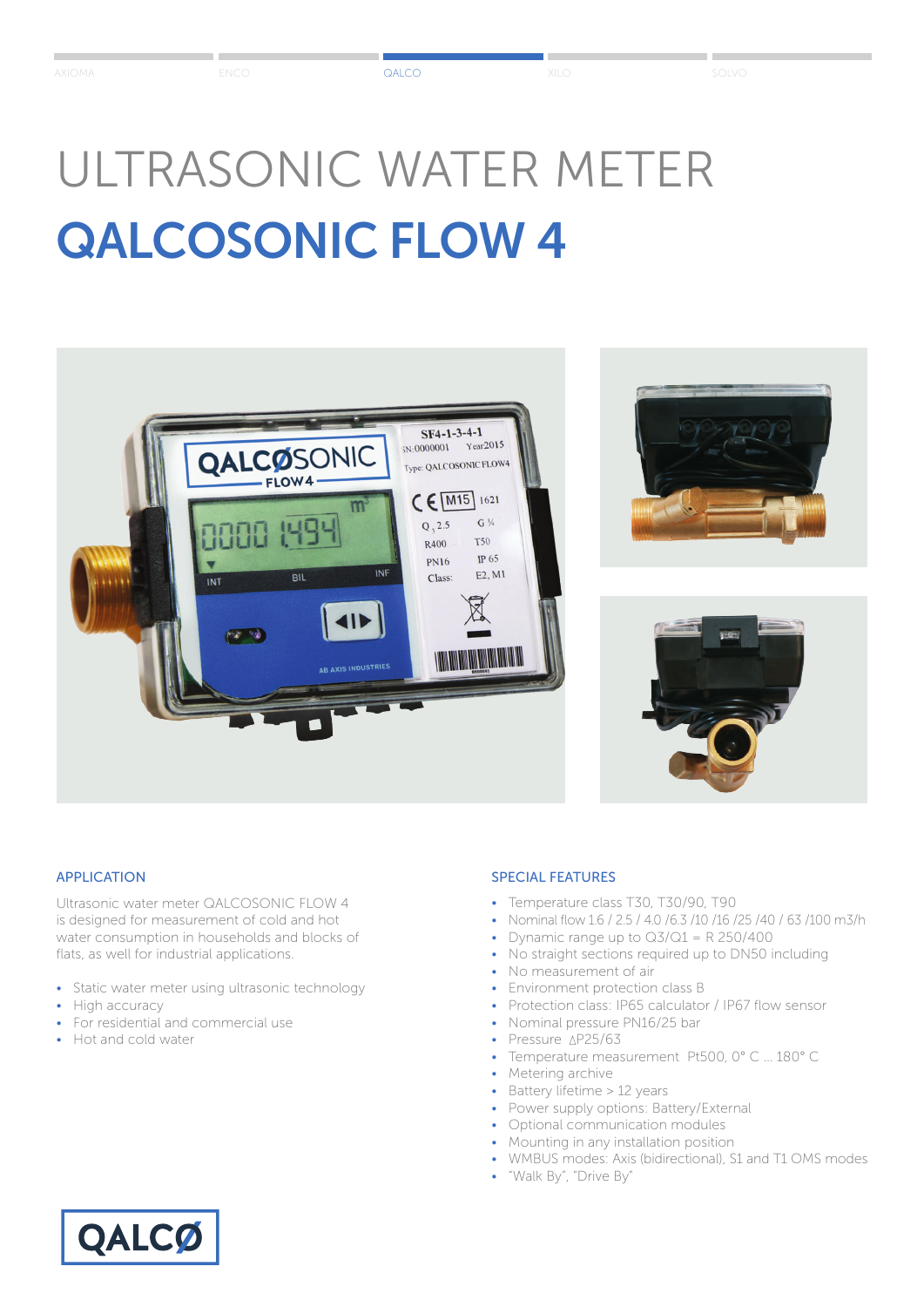#### MEASURING ACCURACY CLASS 2



#### APPROVALS

MID type approval available Compliance to the standard OIML R49, EN 14154 EN 14154

## AMR INTERFACES

Optical (WMBUS modes: Axis (bidirectional), S1 and T1 OMS modes) M-Bus/CL LON MiniBus Pulse output MODBUS RS485

## OPTICAL INTERFACE

Integrated into the front panel of calculator. It is designed for data reading via M-bus protocol and parameterization of the meter.

## RADIO INTERFACE

The internal radio provides data reading via WMBUS telegram:

- Current total volume
- Current flow
- Current date and time
- Accounting date information
- Error date

#### Wired M-BUS INTERFACE

The internal M-BUS module provides data reading possibility via M-Bus protocol.

#### DATA REGISTRATION

Hourly, daily and monthly parameter values

- Integral volume of liquid
- Integrated pulse value in pulse input 1 • Integrated pulse value in pulse input 2
- 
- Maximum flow rate value and date • Operating time without an error
- Total error code
- 
- Time when the flow rate exceeded 1.2 Q4
- Time when the flow rate was less than Q1

## UNIVERSAL PULSE INPUTS/OUTPUTS

- Pulse cable (optional)
- Two configurable pulse outputs/inputs

### ERROR CODES

ERROR code indication in case of errors.

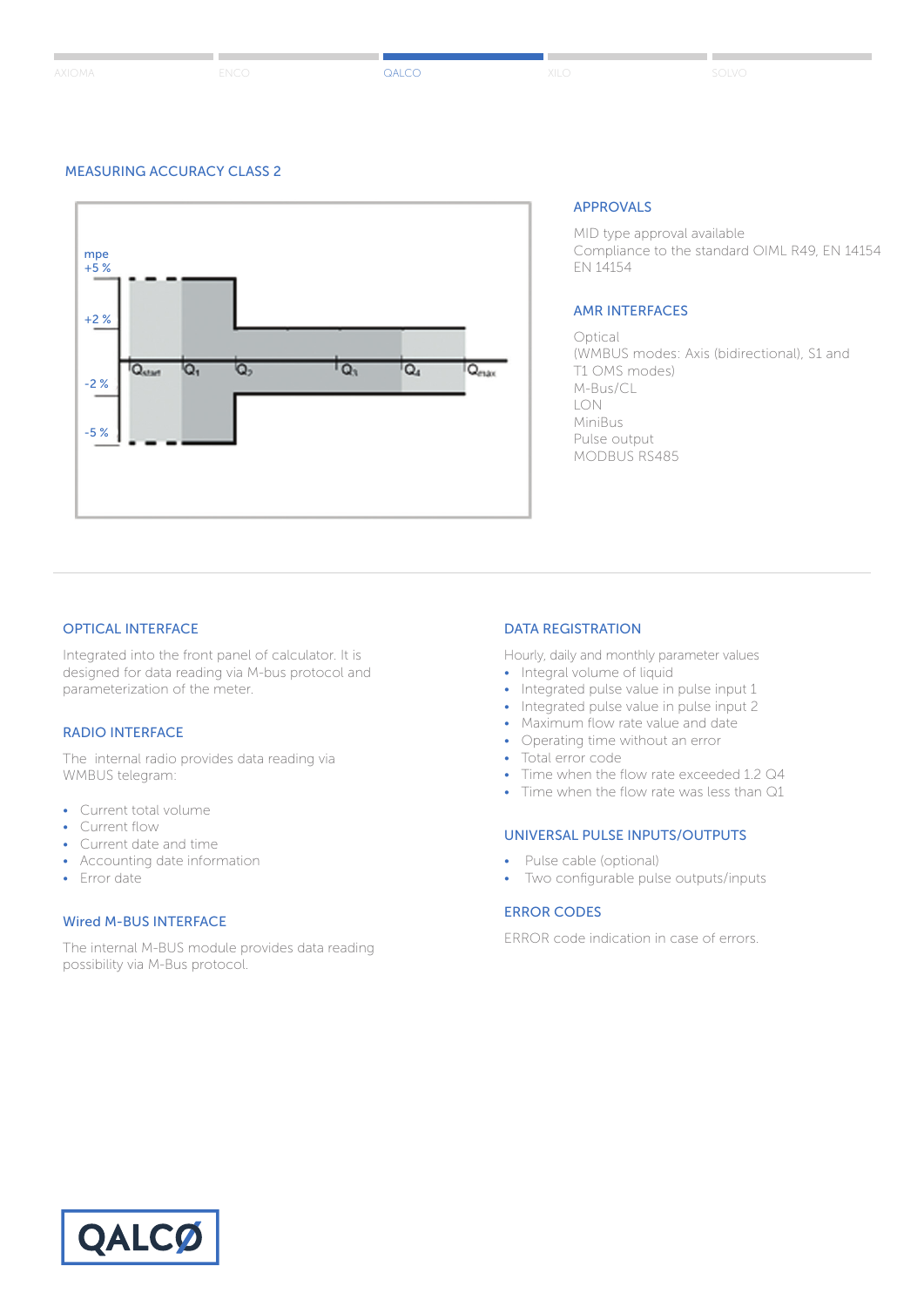#### DATA LOGGER – HISTORY VALUES

- Every hour, day and month values of the measured parameters are stored in internal memory
- All data from archive can be read by means of the remote reading
- In addition data logger records of monthly parameters can be seen on the display

## LCD INDICATOR:

- The device is equipped with 8-digits LCD (Liquid Crystal Display) with special symbols to display parameters, measure ment units and operation modes
- The following information can be displayed:
- integral and instantaneous measured parameters,
	- archive data and set day data,
	- device configuration information,
- Programmable LCD displaying parameters



#### POWER SUPPLY:

Power supply (one of following depending on meter configuration):

- AA battery 3,6 V 2,4 Ah (Li-SOCl2) battery, operation time at least 11 years,
- 12..42 V DC or 12...36 V 50/60Hz AC external power supply, used current 10 mA and back up battery AA 3,6 V (Li-SOCl2), operation time at least 11 years (without reading data through digital interfaces).
- 230 V (+ 10% 30%) 50 / 60Hz AC power supply, current consumption is not more than 10 mA, the meter should be equipped with external power supply unit and an external transformer TRS.

#### TECHNICAL DATA

|                     | $Q3$ [m <sup>3</sup> /h]                                             | 1.6 / 2.5 / 4.0 / 6.3 / 10 / 16 / 25 / 40 / 63 / 100 m3/h                           |  |  |  |
|---------------------|----------------------------------------------------------------------|-------------------------------------------------------------------------------------|--|--|--|
| Flow rate<br>sensor | $R$ Q3 / Q1 [ $m^3/h$ ]                                              | Q3 1.6: 250<br>Q3 2.5: 250 / 400<br>Q3 4.0, 6.3, 10, 16, 25, 40, 63, 100: 250 / 400 |  |  |  |
|                     | Medium Temp. (operating temperature)                                 | $0,190^{\circ}$ C                                                                   |  |  |  |
|                     | LCD-Display                                                          | 8-digit                                                                             |  |  |  |
|                     | Protection class                                                     | IP65 calculator / IP67 flow sensor                                                  |  |  |  |
|                     | Environment protection                                               | Class B / EN 14 154                                                                 |  |  |  |
|                     | Ambient temperature                                                  | $+0 °C+65 °C$                                                                       |  |  |  |
|                     | Installation place                                                   | indoor, outdoor in a pit or inst. box                                               |  |  |  |
|                     | Installation position                                                | all installation positions (vertical, horizontal, rising<br>pipe, down pipe)        |  |  |  |
| Technical data      | Nominal pressure [bar]                                               | PN16/25 bar                                                                         |  |  |  |
|                     | Pressure loss                                                        | $0.63 / (0.25)$ bar                                                                 |  |  |  |
|                     | Flow sensor cable length                                             | $1,2m$ (2,5m or 5 m – special order)                                                |  |  |  |
|                     | Temperature sensor, two-wired connection,<br>cable length (optional) | Up to 5m.                                                                           |  |  |  |
|                     | Battery lifetime                                                     | $10-12$ years                                                                       |  |  |  |
|                     | Mounting of calculator                                               | Mounting on flow sensor or wall-standard DIN-rail                                   |  |  |  |



İ